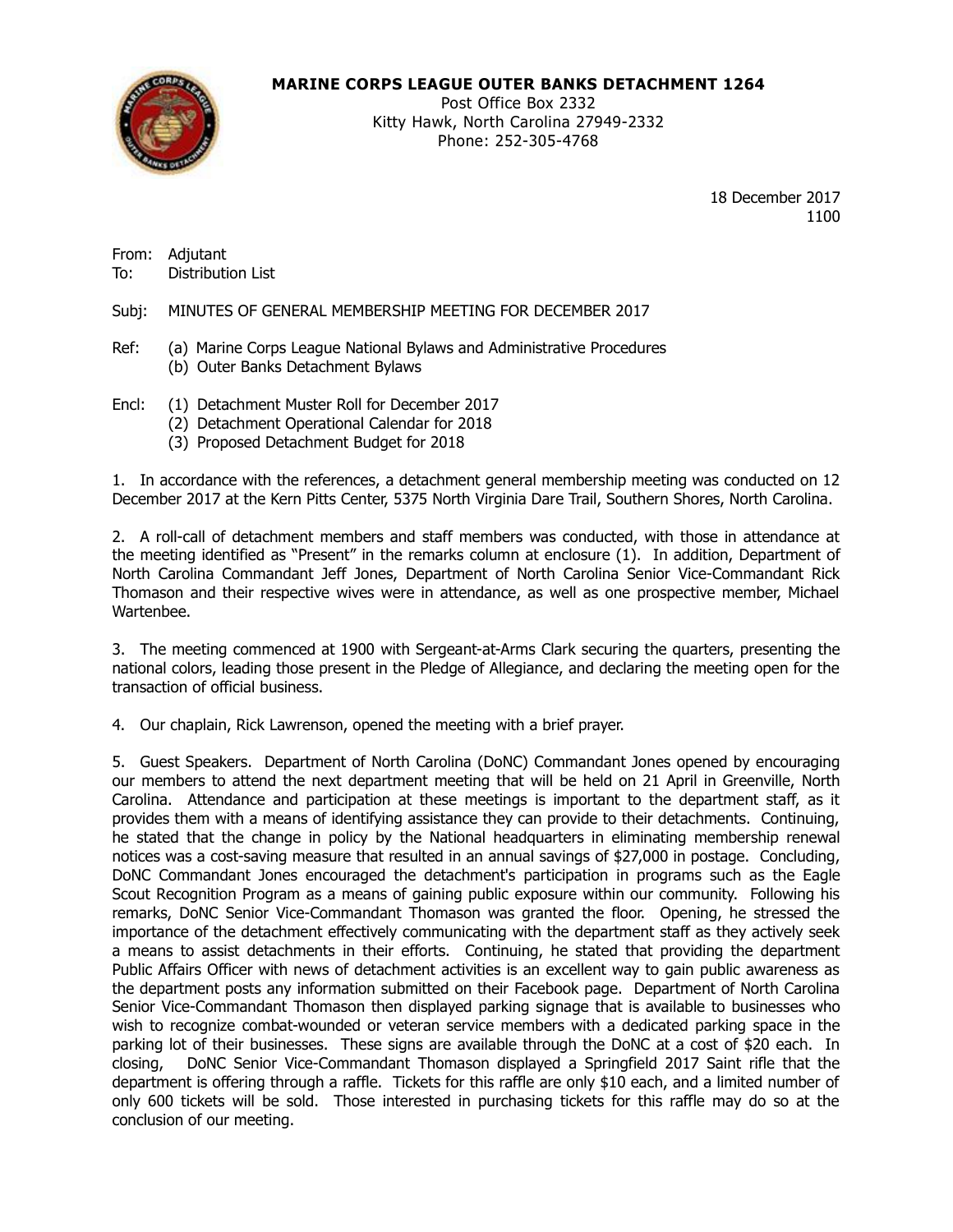6. New Members. None

#### 7. Staff Reports

(a) Commandant. Frank Draper reported that this year has been challenging in terms of the number of activities in which the detachment participated, but that the results of obtaining 155.3-percent of our annual fundraising objective speaks volumes as to the dedication and commitment demonstrated by our members. Concluding, Frank asked all members to continue to submit their ideas for raising the detachment's public visibility in the Outer Banks community.

- (b) Senior Vice-Commandant. N/A
- (c) Junior Vice-Commandant. N/A
- (d) Judge Advocate. N/A
- (e) Junior Past-Commandant. N/A

 (f) Adjutant. Robert Yanacek reported that we have 44 members on the rolls at this time, which is one less than last month as we recently had one member drop to a Member-at-Large status. Of those on the rolls, only 17 (38.6-percent) are current in their dues. In coordination with Paymaster Diaz, Robert has notified all members in a delinquent status, and approximately 11 have responded, stating their intent to renew their membership. An additional two of our members have moved out of our area and are not expected to renew. Three members are currently delinquent to the point that they will be dropped from our rolls on 31 December unless payment of their dues is received.

(g) Chaplain. None

(h) Paymaster. Jorge Diaz provided a detailed report of the income and expenditures since our last meeting as well as the detachment's current account balance. His written report was examined and found to be correct. Adding to his report, Jorge stated that we as a detachment have had a really good year, through hard work and keeping to budget. Overall, the detachment's fiscal standing is the best it has ever been in since its establishment in 2006! In concluding his report Jorge indicated that Senior Vice-Commandant Hudson and Judge Advocate Laney conducted an audit of the detachment's books on 5 December 2017 and found them to be accurate and in compliance with the references.

(i) Quartermaster. Dennis Thompson reported that he will be placing an order for detachment windbreaker jackets shortly. They are available to our members for \$23 in sizes S through XL, and \$26 for sizes 2XL through 4XL. Those interested in purchasing a jacket should contact him immediately.

- (j) Sergeant-at-Arms. None
- (k) Toys for Tots Liaison. N/A
- 8. Old Business
	- (a) Awards Presentation. None
	- (b) Recruiting and Retention. None

(c) Grants and Donations. Adjutant Yanacek reported that he submitted his record of volunteer hours on 3 December to Walmart's "Volunteerism Always Pays" grant program for the fourth quarter of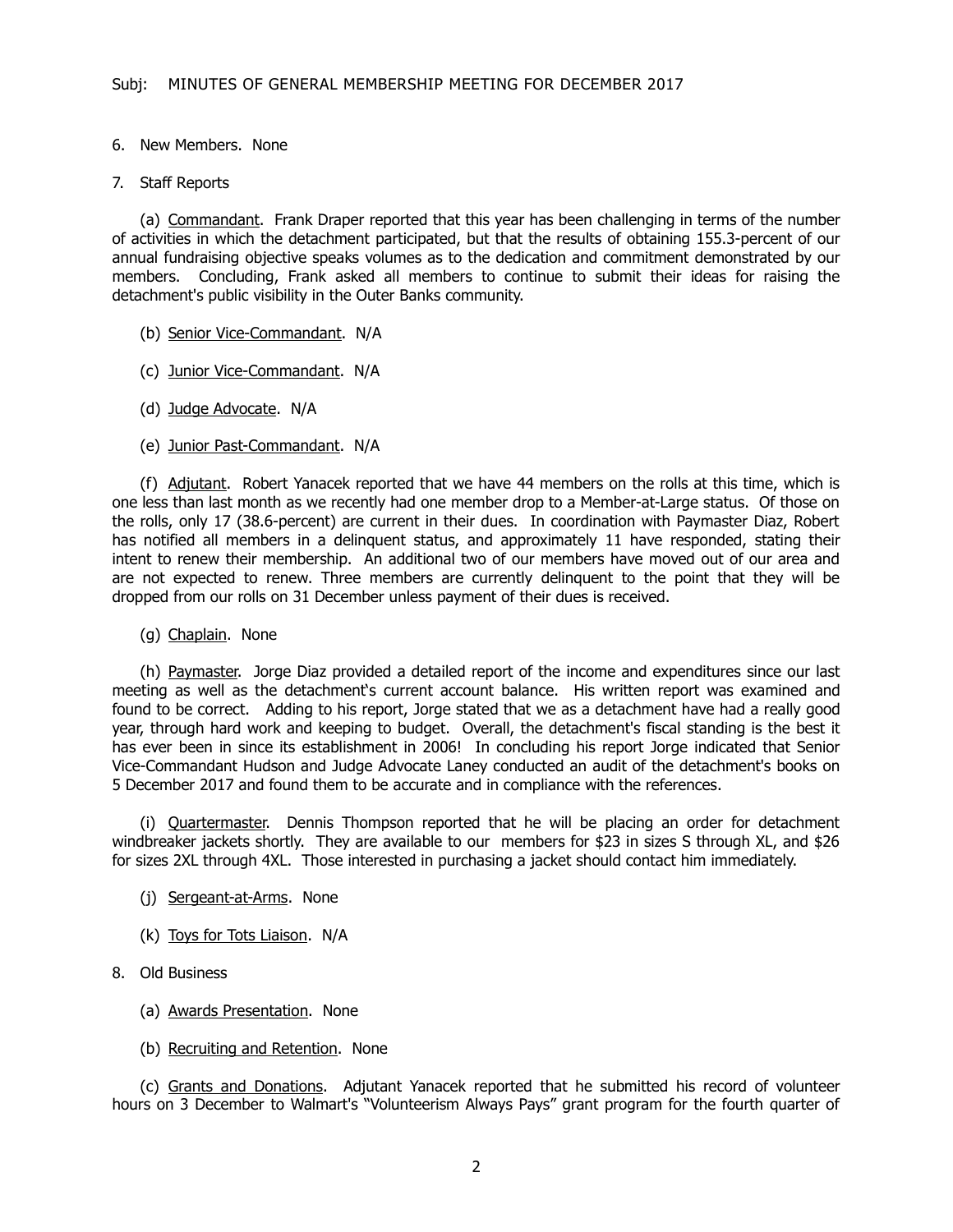2017. This request is currently pending review by the Walmart Foundation, but approval is expected later this month. In addition, Adjutant Yanacek was approached by the store manager of the Kittly Hawk Walmart and encouraged to submit for a store-grant from the Walmart Foundation in early March. If approved, these grants typically pay a minimum of \$1,000 in support of an organization's community service programs. Adjutant Yanacek also received two \$50 gift cards from the Kitty Hawk Walmart store as well as a 7.5-foot artificial Christmas tree. The Christmas tree was delivered to a family in need in Kill Devil Hills that Adjutant Yanacek identified through the Outer Banks Locals Facebook page. The two gift cards are available for distribution with a recommendation that will be provided later in the meeting.

(d) Sickbay. Commandant Draper reported that he recently spoke with Junior Vice-Commandant Keating and learned that he continues to suffer with dizziness and other health issues related to his Agent-Orange exposure in Vietnam. In addition, Adjutant Yanacek reported that although member Jack Fiqura has completed his chemotherapy, he continues to feel weak and ill. Adding to his report, Adjutant Yanacek recently spoke to members John Dozier and Ron Boyce. John recently recovered from pneumonia, but is undergoing evaluation for surgical repair of a hernia. Ron is currently at home following blood poising that unfortunately led to the amputation of his leg followed by a one-month stay for rehabilitation in the Peak Skilled Nursing facility in Nags Head. He is currently awaiting a prosthetic leg but is ambulatory with the assistance of his son. Please keep these Marines in your thoughts and prayers.

(e) Marine in Need. Members Joe and Sue Patrick recently informed Adjutant Yanacek of a Marine family in need of some Christmas toys for their 10-year old son. Acting on that information, Adjutant Yanacek motioned that this family be provided with the two \$50 gift cards he recently acquired from the Kitty Hawk Walmart store as noted in paragraph  $8(c)$  above. His motion was seconded by Paymaster Diaz, voted-on and passed without dissent. Following approval, Commandant Draper instructed Adjutant Yanacek to forward the gift cards to the Patricks for dissemination to the family in need.

(f) Website and Marketing. Adjutant Yanacek reported that our website and Facebook pages are upto-date, including information and photographs for our recent fundraising activities. Continuing, he added that the annual renewal of our website domain and our detachment's phone service was due and was personally paid in a total amount of \$105.64. The necessary claim for reimbursement and associated receipts has been passed to Paymaster Diaz, who in turn, has issued the necessary draft to reimburse Adjutant Yanacek for these expenses.

(g) Social Activity. Adjutant Yanacek reported that on 5 December, nine members met for the free breakfast social offered to veterans at the Jolly Roger restaurant in Kill Devil Hills. Robert added that everyone in attendance enjoyed both the food and company. Next month's breakfast social will be on 2 January 2018 at 0900. All hands are invited and encouraged to attend.

(h) Election of Detachment Officers. Due to the unopposed slate of candidates running for detachment office, the following members will be administered the oath of office at next month's meeting on 16 January 2018:

| Commandant             | Dan Hudson   |
|------------------------|--------------|
| Senior Vice-Commandant | Mike Keating |
| Junior Vice-Commandant | Ray Bowser   |
| Judge Advocate         | Russ Laney   |

In addition, all appointed staff members will remain in their current billet, with the exception of Toys for Tots Liaison Czernik and Sergeant-at-Arms Clark who have completed their tour of duty. The Toys for Tots Liaison billet will be filled by Judge Advocate Laney, while Steve Anderson will assume the duties of Sergeant-at-Arms, both effective 16 January 2018. Commandant Draper expressed his thanks to all who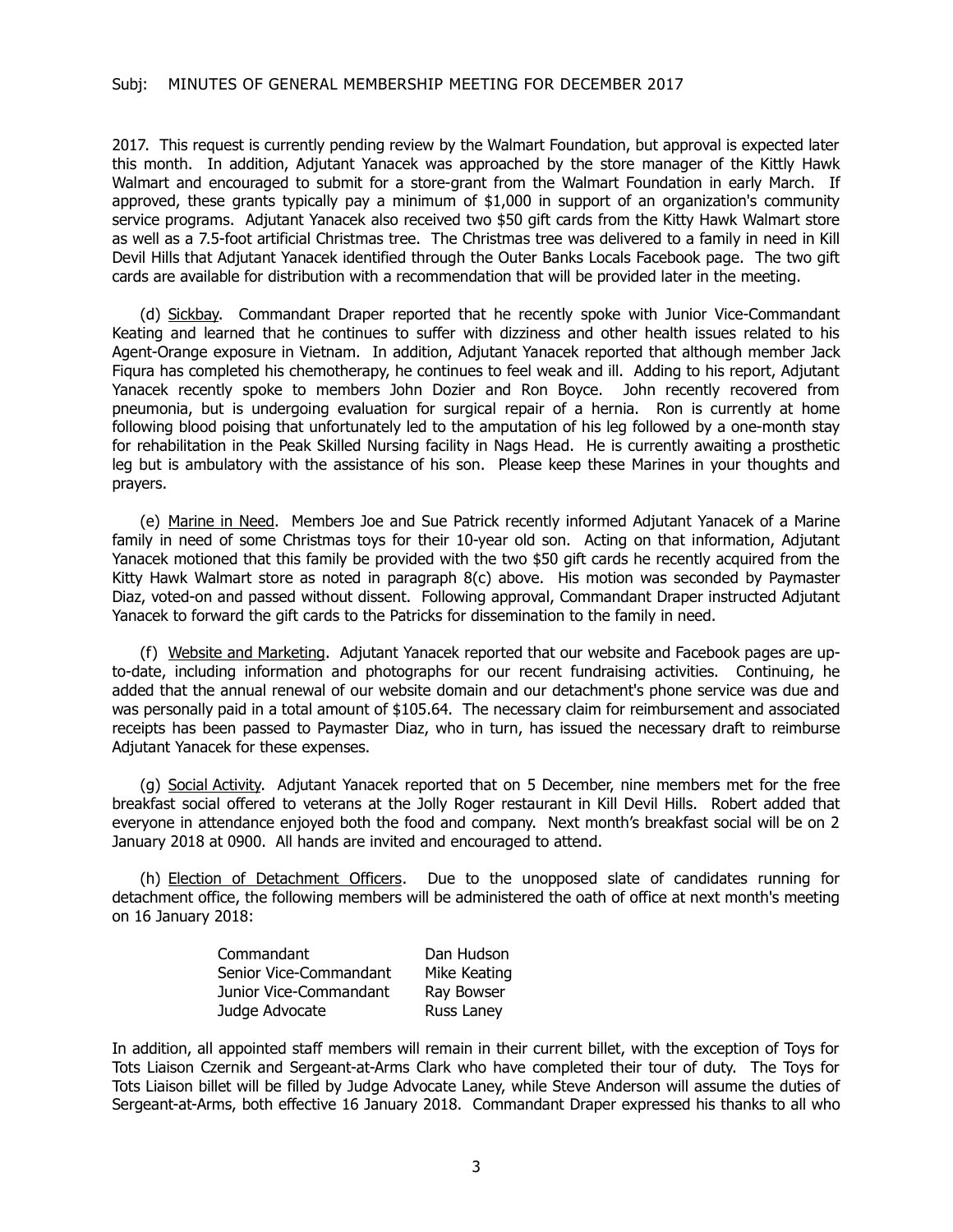have assisted him during his tenure as detachment commandant, and wishes the newly-elected and newly-appointed staff his best regards.

(i) Purchase of Laptop Computer. Adjutant Yanacek reported that he has completed the purchase of a laptop computer, peripherals, and software that was approved at our October 2017 meeting. The total cost of \$251.37 has been reimbursed to him and the purchased equipment has been added to the detachment's property inventory. No further cost is expected for additional hardware or software.

(j) Manteo Christmas Parade. Commandant Draper reported that he, Quartermaster Thompson, and Judge Advocate Laney participated in the Manteo Christmas Parade on 2 December. The parade was approximately one-mile in length and the participation of our detachment was appreciated.

(k) Belk Charity Sale. Adjutant Yanacek reported that he received our final payment from the Fall Belk Charity Sale in the amount of \$176.68 and has forwarded it to Paymaster Diaz for deposit. With this amount, the total collected for this effort was \$1,928.37—which exceeded our objective by over \$1,100. Commandant Draper concluded this report by thanking the 11 members who supported this effort through their participation.

(l) Toys for Tots Program. Commandant Draper reported that we have completed or fundraising activities for this year's Tots for Tots Program. With 12 members participating, the detachment raised \$955.44 and collected a number of boxes of toys which are currently being tabulated. Although the amount raised put us about \$45 short of our fundraising goal for the program, Commandant Draper expressed his tanks to those participating in this event for a job well done.

(m) Donation to the U.S. Marines Youth Foundation Tree of Lights. Adjutant Yanacek reported that he submitted our \$80 donation and associated paperwork to the U.S. Marines Youth Foundation Tree of Lights Program on 15 November 2017. This was completed with sufficient time to ensure that our deceased members name's would be displayed at the program's tree lighting ceremony on 1 December.

(n) Christmas Shopping with the Cape Hatteras Secondary School Baseball Team. Adjutant Yanacek reported that he and Toys for Tots Liaison Czernik assisted in the second annual Christmas Shopping event by the Cape Hatteras Secondary School baseball team at the Kitty Hawk Walmart on 2 December. Continuing, Adjutant Yanacek stated that nine team members and their coaches spent an hour shopping and purchased \$1,400 worth of toys for families in need in the Cape Hatteras area. Some of this event was live-streamed by Toys for Tots Liaison Czernik, including a challenge to the two other high school baseball teams in our area.

(o) Adopt-A-Beach Cleanup. Commandant Draper inquired as to the status of our Adopt-A-Beach effort. In response, Adjutant Yanacek indicated that we have not performed the scheduled cleanups as a detachment for a number of months as a result of a bike-path construction project at the access that prevents any on-site parking. Continuing, Adjutant Yanacek indicated that he walked from his home to the access and performed cleanup activities on 28 November in order to uphold our commitment to the program's sponsor. Continuing, Adjutant Yanacek reported that, upon completion, the required report on this most recent effort was submitted as required. Concluding, Adjutant Yanacek stated that our next cleanup is scheduled for Tuesday, 9 January 2018. Should the ongoing construction project preclude onsite parking, the cleanup will be performed nonetheless by members who can either walk or ride a bike to the access site.

#### 9. New Business

(a) Death of Member Spouse. Adjutant Yanacek sadly reported the loss of Ron Gibson's wife, Jody, on 1 December. Ron is a charter-member of the Outer Banks Detachment. Please keep Ron and his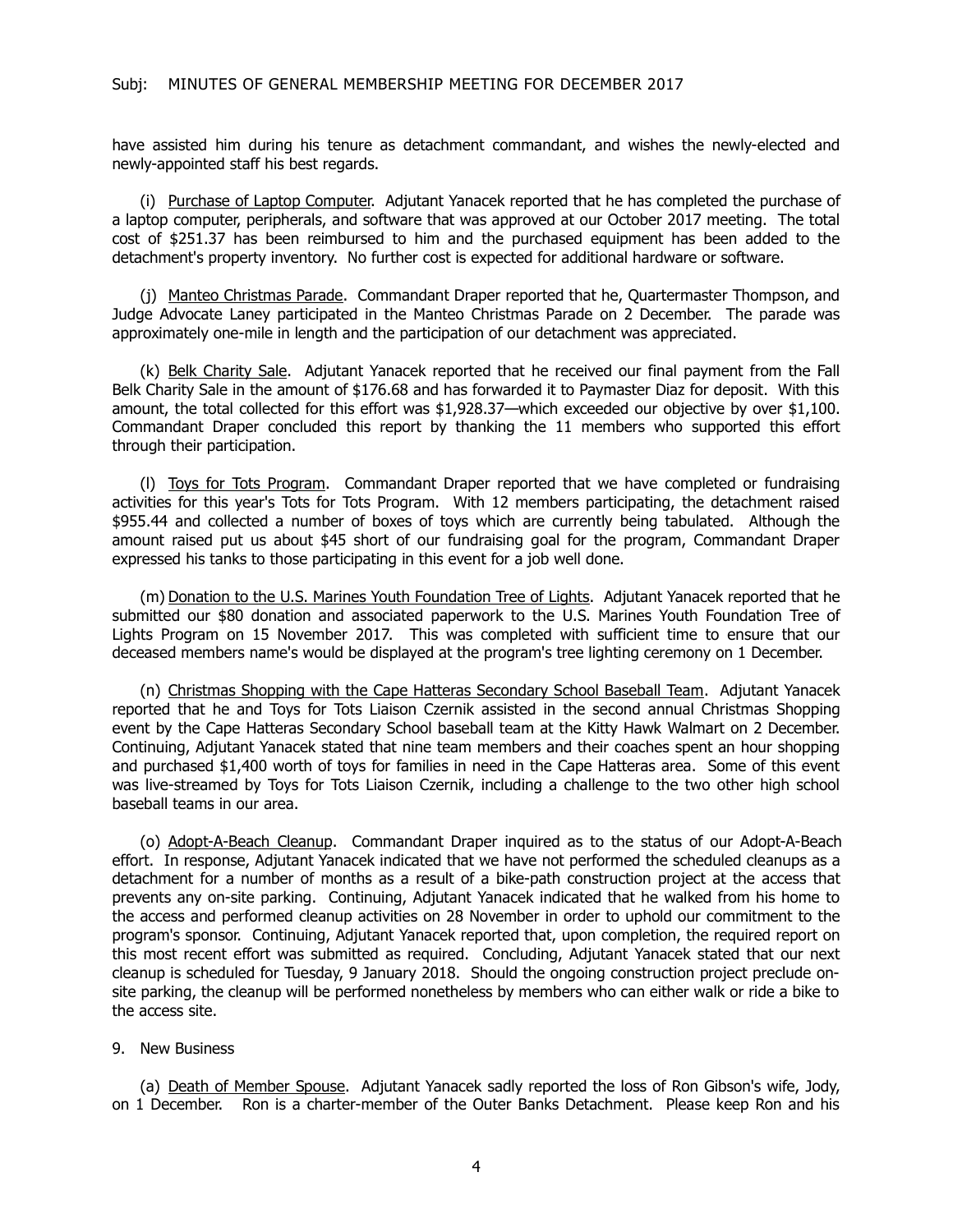family in your thoughts and prayers during this difficult time.

(b) Detachment Scholarship for Membership Dues. Adjutant Yanacek submitted a motion to provide a scholarship for the payment of membership dues for three of our members who are currently in a delinquent status. His rationale was based either on a legitimate fiscal need, or serious events affecting their lives at the present time. Paymaster Diaz commented that he supports assisting fellow members who may require it. With no further discussion, Adjutant Yanacek's motion was duly seconded, voted on and passed without dissent. Accordingly, Paymaster Diaz will submit payment of the dues for the approved members following written submission of the necessary information by Adjutant Yanacek.

(c) Detachment Operational Calendar for 2018. The detachment operational calendar for 2018 has been prepared and submitted by Adjutant Yanacek. This calendar is provided at enclosure (2) and lists all known events for the calendar year. Members should consult this information for planning purposes as to when specific events will be occurring, however caution must be exercised regarding events marked with footnote 2, as these dates, times, and locations may be subject to change. Members will be notified of any changes as the occur, and all changes will be reflected on the calendar provided on our website.

(d) Changes of Meeting Dates for January, May, and July 2018. Adjutant Yanacek has been notified by the Town of Southern Shores that our meeting facility, the Kern Pitts Center, will be needed to conduct town business the second Tuesday in January, May, and July. Accordingly, our meetings for these months have been moved to the third Tuesday—to 16 January, 15 May, and 17 July 2018. These changes have been reflected in our operational calendar provided at enclosure (2) as well as the calendar available on the detachment website.

(e) Proposed Detachment Budget for 2018. Judge Advocate Laney submitted a proposed 2018 budget to members of the detachment staff for review earlier this month. Commandant Draper commended him for his efforts and added that the staff has reviewed this budget and have made a few recommendations to adjust it. The recommended changes involved adding \$1,000 of income to reflect receiving a \$1,000 Walmart in-store grant, adding an additional \$40 to our yearly donation to the U.S. Marines Youth Foundation Tree of Lights Program, and to sponsor one or two Little League baseball teams in our area. Paymaster Diaz commented that although he supports the Little League program, the detachment should exercise care in selecting the sponsorship level in order to gain the maximum community exposure for every dollar spent. Following his comments, this proposal was tabled by Commandant Draper for further research by the newly-elected staff members and discussion at our January 2018 meeting. For informational purposes the proposed budget, with recommended changes noted in red bold typeface, is provided at enclosure (3).

10. Chaplain Lawrenson closed the meeting with a prayer.

11. The meeting concluded at 2005 with Sergeant-at-Arms Clark retiring the national colors and declaring the meeting closed until 16 January 2018, when the detachment's membership will reconvene for the transaction of official business.

Robert J. Yanacek

Robert J. Yanacek Adjutant

DISTRIBUTION: A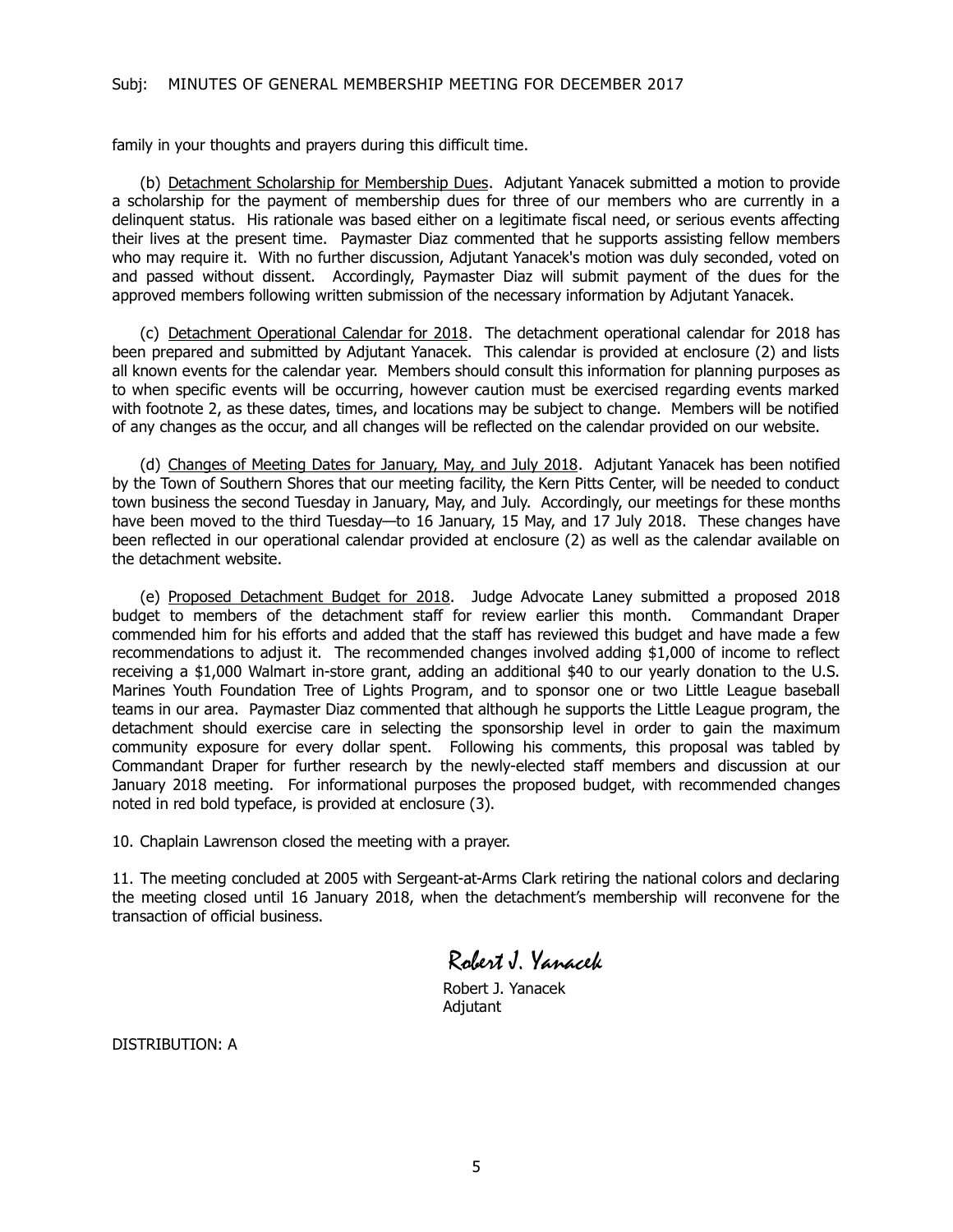# **DETACHMENT MUSTER ROLL FOR DECEMBER 2017**

| Name                     | <b>Staff Billet</b>    | <b>Remarks</b> |
|--------------------------|------------------------|----------------|
| Anderson, Stephen E.     |                        | Present        |
| Beall, Daniel M.         |                        |                |
| Bowser, Oyoma R.         |                        |                |
| Boyce Sr., Ronald A.     |                        |                |
| Clark, Craig T.          | Sergeant-at-Arms       | Present        |
| Czernik, Lawrence C.     | Toys for Tots Liaison  |                |
| Diaz, Jorge L.           | Paymaster              | Present        |
| Dozier, John J.          |                        |                |
| Draper, Frank D.         | Commandant             | Present        |
| Fearing Jr., Zenas E.    |                        |                |
| Felder, Gary L.          |                        |                |
| Figura, John P.          |                        |                |
| Gibson, Ron G.           |                        |                |
| Gillis, Steven           |                        |                |
| Gregory, Timothy G.      | Junior Past-Commandant |                |
| Hudson, Daniel R.        | Senior Vice-Commandant |                |
| Hunley, Thomas M.        |                        | Present        |
| Hurley, Thomas F.        |                        |                |
| Keating, Michael A.      | Junior Vice-Commandant |                |
| Laney, Russell E.        | Judge Advocate         |                |
| Lawrenson, Richard       | Chaplain               | Present        |
| Lotspeich, Cory B.       |                        |                |
| Mason, Ronald L.         |                        |                |
| McGrath, Kevin J.        |                        |                |
| Messinger Sr., Robert L. |                        |                |
| Monroe, James S.         |                        |                |
| O'Brien, William W.      |                        |                |
| Owens, James W.          |                        |                |
| Patrick, Joseph J.       |                        |                |
| Patrick, Susan S.        |                        |                |

**ENCLOSURE (1)**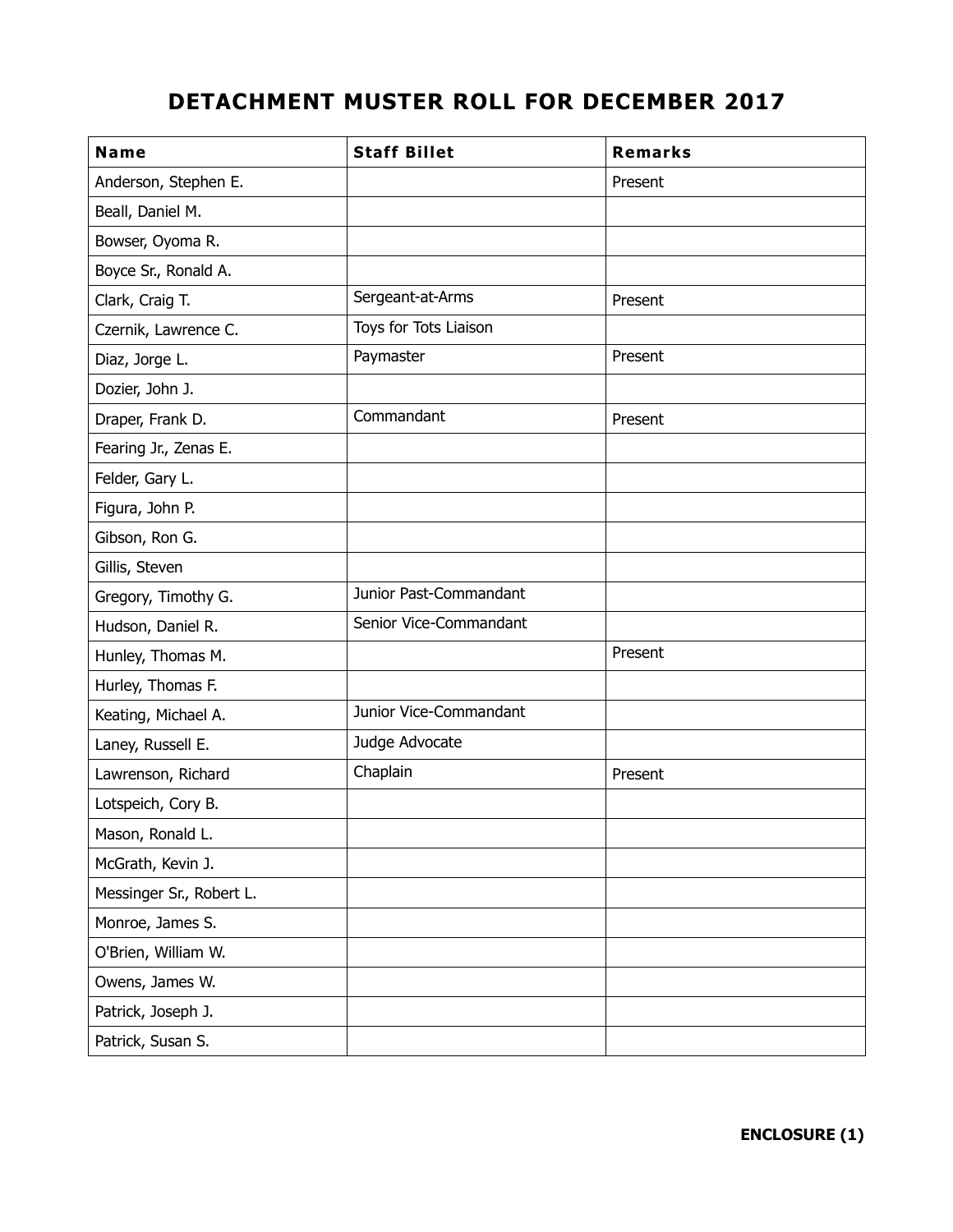# **DETACHMENT MUSTER ROLL FOR DECEMBER 2017**

| Name                        | <b>Staff Billet</b> | <b>Remarks</b> |
|-----------------------------|---------------------|----------------|
| Pedersen, Martha E.         |                     |                |
| Riley III, Edward W.        |                     |                |
| Romano, Frederick R.        |                     |                |
| Russano, Frank G.           |                     |                |
| Scarborough, Christopher L. |                     |                |
| Spivey, Elvin L.            |                     |                |
| Stone, Leonard J.           |                     |                |
| Straub, Charles G.          |                     |                |
| Strauss, John O.            |                     |                |
| Sulik, Richard              |                     |                |
| Sulik, Shirley J.           |                     |                |
| Thompson, Dennis R.         | Quartermaster       | Present        |
| Thompson, Stephen D.        |                     |                |
| Yanacek, Robert J.          | Adjutant            | Present        |
|                             |                     |                |
|                             |                     |                |
|                             |                     |                |
|                             |                     |                |
|                             |                     |                |
|                             |                     |                |
|                             |                     |                |
|                             |                     |                |
|                             |                     |                |
|                             |                     |                |
|                             |                     |                |
|                             |                     |                |
|                             |                     |                |
|                             |                     |                |
|                             |                     |                |
|                             |                     |                |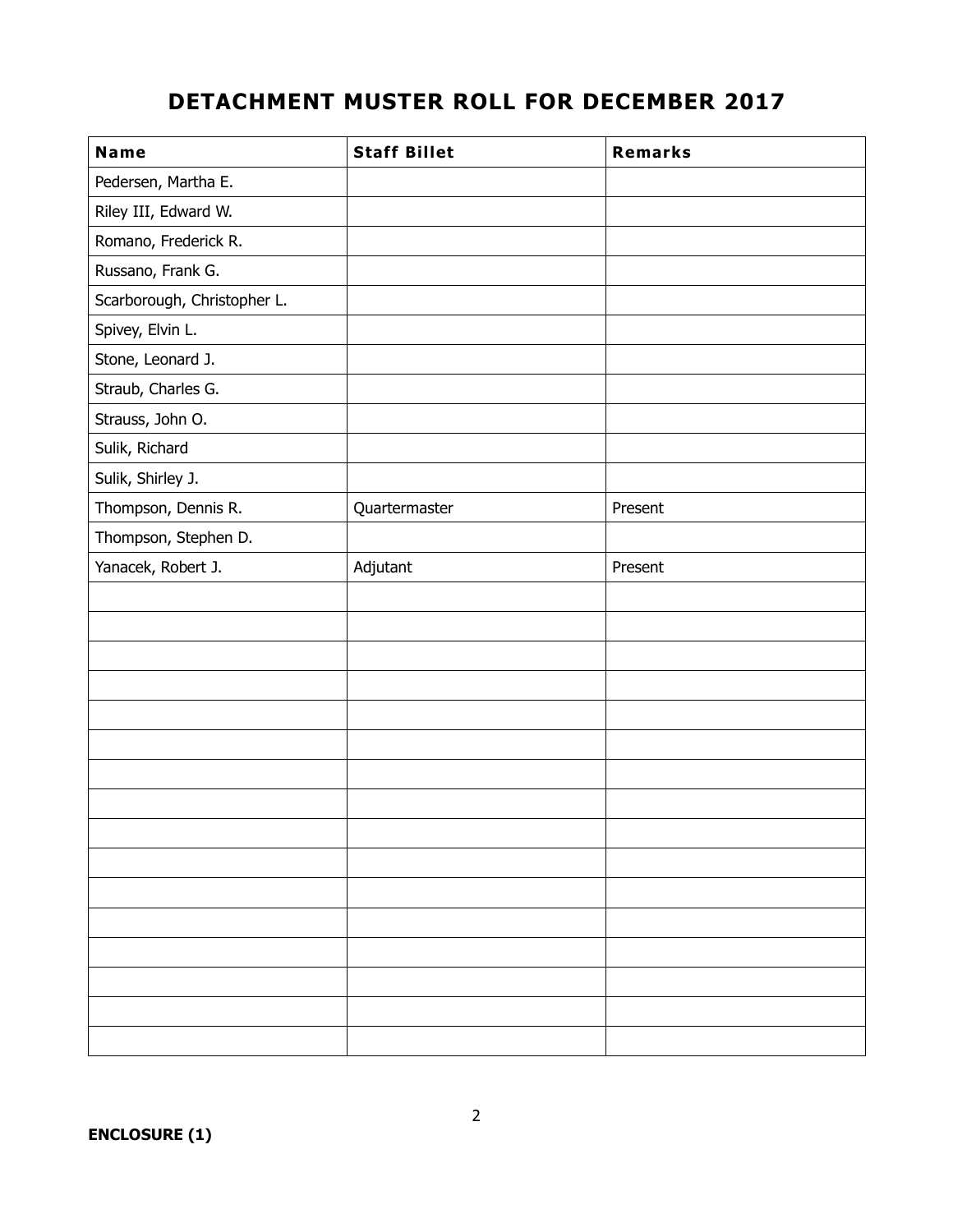# **DETACHMENT OPERATIONAL CALENDAR FOR 2018**

|        | <b>DAY EVENT</b>                               | <b>TIME</b> | <b>LOCATION</b>                           |
|--------|------------------------------------------------|-------------|-------------------------------------------|
|        | 2 Jan   Breakfast Social                       | 0900-1030   | Jolly Roger Restaurant                    |
|        | 9 Jan   Adopt-A-Beach Cleanup                  | 1000-1100   | West Third Street Public Estuarine Access |
|        | 16 Jan General Membership Meeting <sup>1</sup> | 1900-2000   | Kern Pitts Center                         |
|        | 6 Feb Breakfast Social                         | 0900-1030   | Jolly Roger Restaurant                    |
|        | 13 Feb General Membership Meeting              | 1900-2000   | Kern Pitts Center                         |
|        | 6 Mar Breakfast Social                         | 0900-1030   | Jolly Roger Restaurant                    |
|        | 13 Mar General Membership Meeting              | 1900-2000   | Kern Pitts Center                         |
|        | 18 Mar Annual Saint Patrick's Day Parade       | 1300-1430   | Nags Head Parade Route                    |
|        | 20 Mar Adopt-A-Beach Cleanup                   | 1000-1100   | West Third Street Public Estuarine Access |
|        | 24 Mar Charity Sale Ticket Sales <sup>2</sup>  | 1200-1400   | <b>Belk</b>                               |
|        | 25 Mar Charity Sale Ticket Sales <sup>2</sup>  | 1400-1600   | <b>Belk</b>                               |
|        | 27 Mar Inventory of Detachment Property        | 0900-1100   | Kern Pitts Center                         |
|        | 31 Mar Charity Sale Ticket Sales <sup>2</sup>  | 1200-1400   | <b>Belk</b>                               |
|        | 3 Apr Breakfast Social                         | 0900-1030   | Jolly Roger Restaurant                    |
|        | 7 Apr Charity Sale Ticket Sales <sup>2</sup>   | 1200-1400   | <b>Belk</b>                               |
|        | 8 Apr Charity Sale Ticket Sales <sup>2</sup>   | 1400-1600   | <b>Belk</b>                               |
|        | 10 Apr General Membership Meeting              | 1900-2000   | Kern Pitts Center                         |
|        | 14 Apr Charity Sale Ticket Sales <sup>2</sup>  | 1200-1400   | <b>Belk</b>                               |
|        | 15 Apr Charity Sale Ticket Sales <sup>2</sup>  | 1400-1600   | <b>Belk</b>                               |
|        | 21 Apr Charity Sale Ticket Sales <sup>2</sup>  | 1200-1400   | <b>Belk</b>                               |
|        | 22 Apr Charity Sale Ticket Sales <sup>2</sup>  | 1400-1600   | <b>Belk</b>                               |
|        | 28 Apr Charity Sale <sup>2</sup>               | 0600-1000   | <b>Belk</b>                               |
|        | 28 Apr Special Olympics                        | 0900-1000   | First Flight High School                  |
|        | 1 May Breakfast Social                         | 0900-1030   | Jolly Roger Restaurant                    |
|        | 8 May Adopt-A-Beach Cleanup                    | 1000-1100   | West Third Street Public Estuarine Access |
| 15 May | General Membership Meeting <sup>1</sup>        | 1900-2000   | Kern Pitts Center                         |
| 28 May | Memorial Day Service <sup>2</sup>              | 1100-1145   | Nags Head Municipal Center                |
| 28 May | Memorial Day Service <sup>2</sup>              | 1200-1245   | Kill Devil Hills Memorial Park            |
|        | 5 Jun   Breakfast Social                       | 0900-1030   | Jolly Roger Restaurant                    |

**Note 1**: The General Membership Meetings are normally scheduled for the second Tuesday of each month. However, due to the Town of Southern Shores needing the facility, the meeting dates for January, May, and July have been rescheduled to the third week.

**Note 2**: Dates, times, and locations are subject to change as these events have not yet been finalized.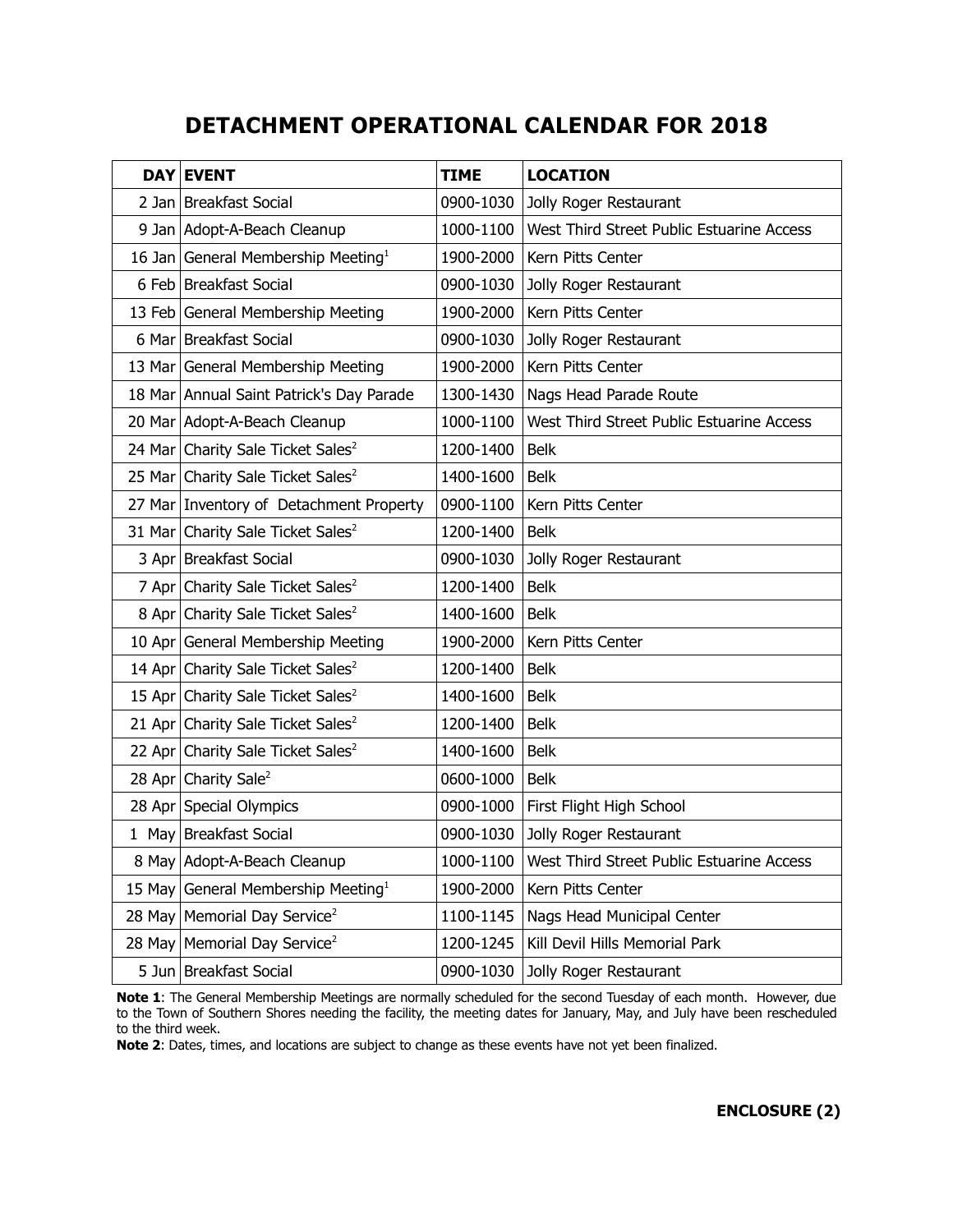## **DETACHMENT OPERATIONAL CALENDAR FOR 2018**

| <b>DAY EVENT</b>                                  | <b>TIME</b> | <b>LOCATION</b>                           |
|---------------------------------------------------|-------------|-------------------------------------------|
| 12 Jun General Membership Meeting                 | 1900-2000   | Kern Pitts Center                         |
| 3 Jul Breakfast Social                            | 0900-1030   | Jolly Roger Restaurant                    |
| 10 Jul Adopt-A-Beach Cleanup                      | 1000-1100   | West Third Street Public Estuarine Access |
| 17 Jul General Membership Meeting <sup>1</sup>    | 1900-2000   | Kern Pitts Center                         |
| 7 Aug Breakfast Social                            | 0900-1030   | Jolly Roger Restaurant                    |
| 14 Aug General Membership Meeting                 | 1900-2000   | Kern Pitts Center                         |
| 4 Sep Breakfast Social                            | 0900-1030   | Jolly Roger Restaurant                    |
| 11 Sep General Membership Meeting                 | 1900-2000   | Kern Pitts Center                         |
| 18 Sep Adopt-A-Beach Cleanup                      | 1000-1100   | West Third Street Public Estuarine Access |
| 2 Oct Breakfast Social                            | 0900-1030   | Jolly Roger Restaurant                    |
| 6 Oct Charity Sale Ticket Sales <sup>2</sup>      | 1200-1400   | <b>Belk</b>                               |
| 7 Oct Charity Sale Ticket Sales <sup>2</sup>      | 1400-1600   | <b>Belk</b>                               |
| 9 Oct General Membership Meeting                  | 1900-2000   | Kern Pitts Center                         |
| 13 Oct Charity Sale Ticket Sales <sup>2</sup>     | 1200-1400   | <b>Belk</b>                               |
| 14 Oct Charity Sale Ticket Sales <sup>2</sup>     | 1400-1600   | <b>Belk</b>                               |
| 20 Oct Seafood Festival                           | 1200-1400   | <b>Outer Banks Event Site</b>             |
| 21 Oct Charity Sale Ticket Sales <sup>2</sup>     | 1030-1800   | <b>Belk</b>                               |
| 27 Oct Charity Sale Ticket Sales <sup>2</sup>     | 1200-1400   | <b>Belk</b>                               |
| 28 Oct Charity Sale Ticket Sales <sup>2</sup>     | 1400-1600   | <b>Belk</b>                               |
| 3 Nov Charity Sale <sup>2</sup>                   | 0600-1000   | <b>Belk</b>                               |
| 6 Nov Breakfast Social                            | 0900-1030   | Jolly Roger Restaurant                    |
| 13 Nov General Membership Meeting                 | 1900-2000   | Kern Pitts Center                         |
| 17 Nov Toys for Tots <sup>2</sup>                 | 1200-1400   | Walmart                                   |
| 18 Nov Toys for Tots <sup>2</sup>                 | 1300-1500   | Walmart                                   |
| 20 Nov Adopt-A-Beach Cleanup                      | 1000-1100   | West Third Street Public Estuarine Access |
| 1 Dec Manteo Annual Christmas Parade <sup>2</sup> | 1030-1130   | Manteo Parade Route                       |
| 1 Dec Toys for Tots <sup>2</sup>                  | 1300-1500   | Walmart                                   |
| 2 Dec Toys for Tots <sup>2</sup>                  | 1300-1500   | Walmart                                   |
| 4 Dec Breakfast Social                            | 0900-1030   | Jolly Roger Restaurant                    |

**Note 1**: The General Membership Meetings are normally scheduled for the second Tuesday of each month. However, due to the Town of Southern Shores needing the facility, the meeting dates for January, May, and July have been rescheduled to the third week.

**Note 2**: Dates, times, and locations are subject to change as these events have not yet been finalized.

**ENCLOSURE (2)**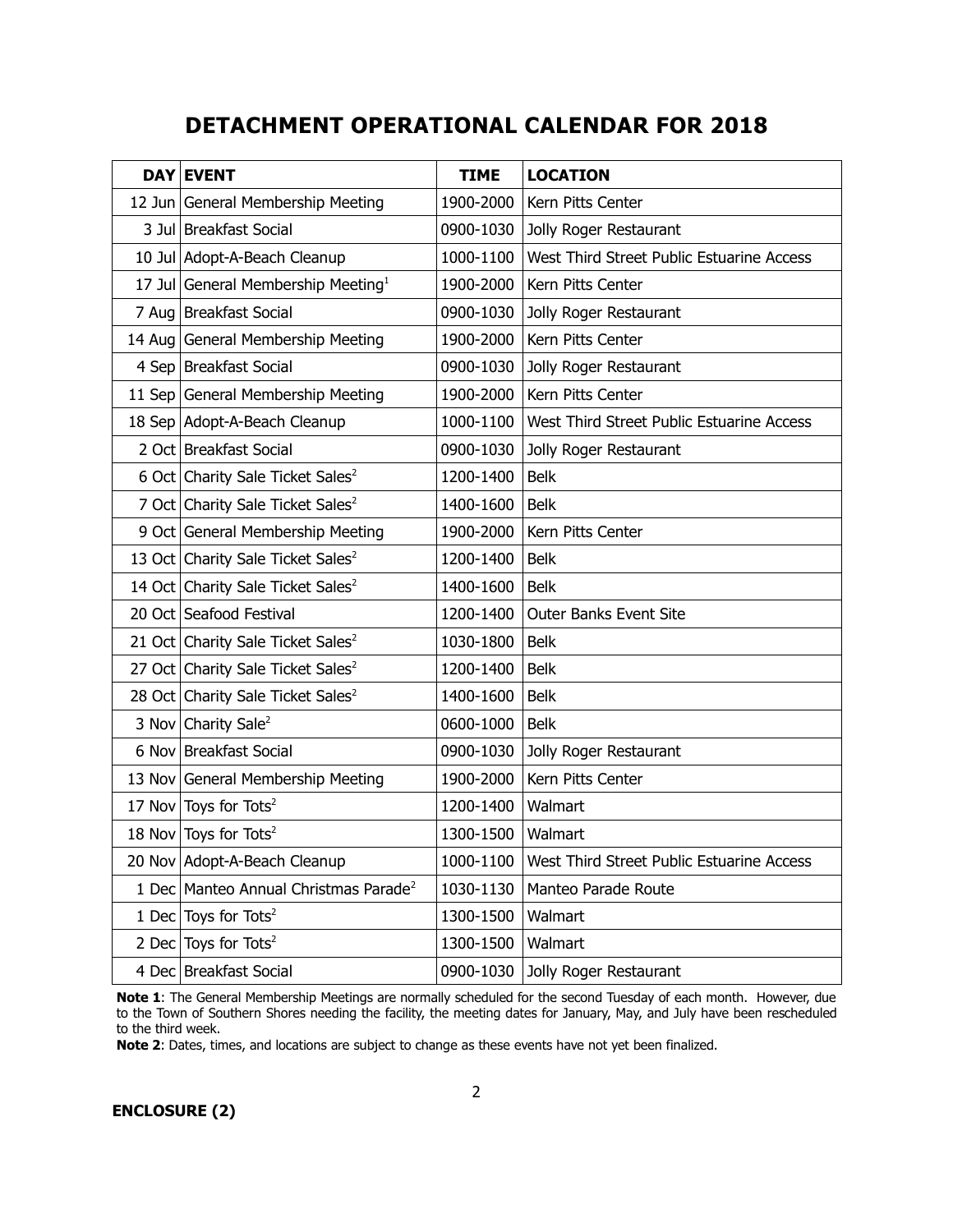# **DETACHMENT OPERATIONAL CALENDAR FOR 2018**

| <b>DAY EVENT</b>                                          | <b>TIME</b>         | <b>LOCATION</b>               |
|-----------------------------------------------------------|---------------------|-------------------------------|
| 5 Dec Audit of Detachment Fiscal Records <sup>2</sup> TBD |                     | TBD                           |
| 8 Dec Toys for Tots <sup>2</sup>                          | 1200-1400   Walmart |                               |
| 9 Dec Toys for Tots <sup>2</sup>                          | 1300-1500   Walmart |                               |
| 11 Dec General Membership Meeting                         |                     | 1900-2000   Kern Pitts Center |

**Note 1**: The General Membership Meetings are normally scheduled for the second Tuesday of each month. However, due to the Town of Southern Shores needing the facility, the meeting dates for January, May, and July have been rescheduled to the third week.

**Note 2**: Dates, times, and locations are subject to change as these events have not yet been finalized.

**ENCLOSURE (2)**